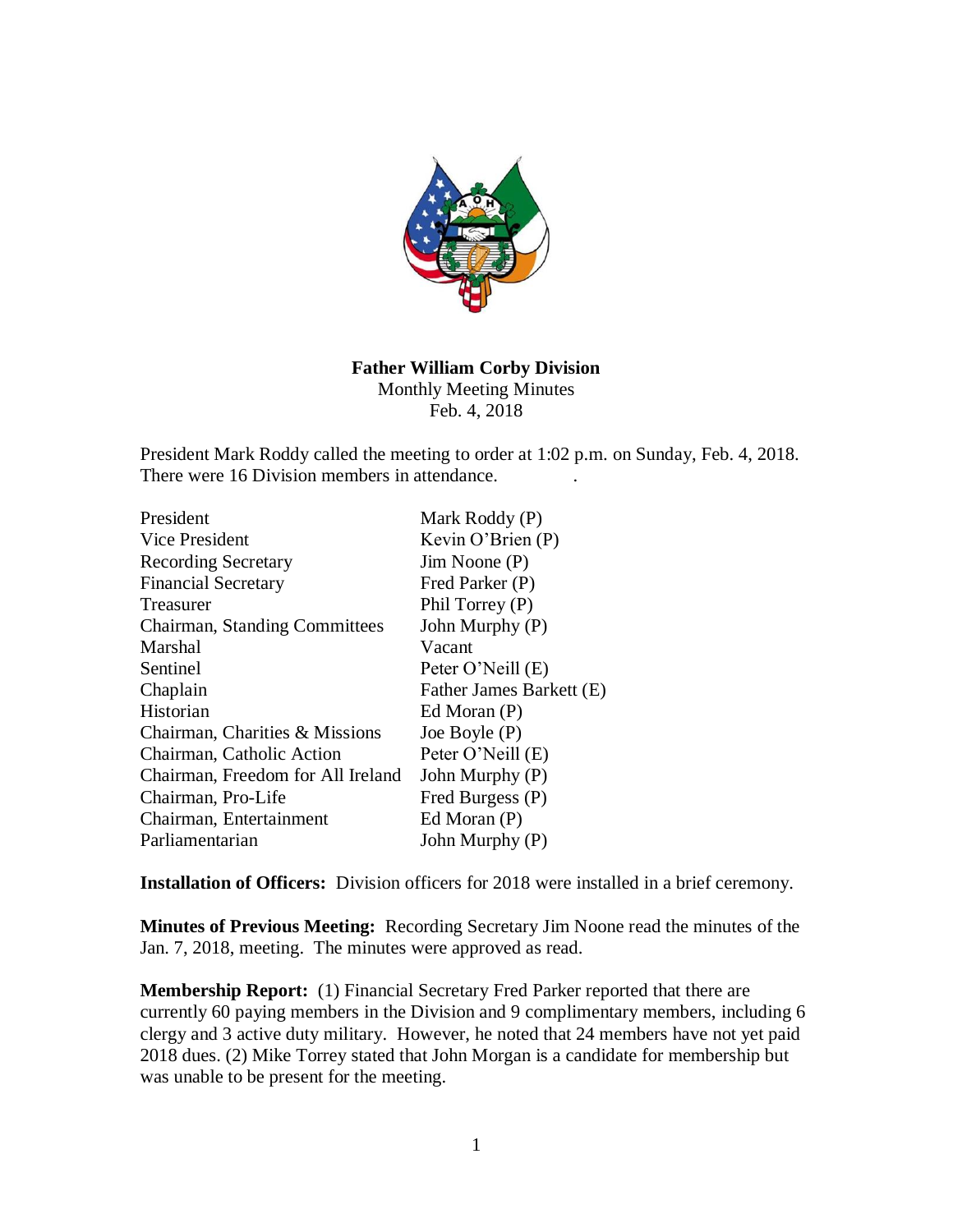**Correspondence:** Recording Secretary Noone reported on the following correspondence received since the January meeting: (1) A thank you note from Pastor Emeritus Rev. Don Greenhalgh for the Division Christmas gift; (2) a thank you card from Friends of Chimbote for the Division's \$100 contribution; (3) letter of thanks from Annie Turner, Executive Director, Food for Others, for the Division's \$250 contribution.

## **Committee Reports:**

- Financial: Treasurer Phil Torrey reported that the Division's current bank balance is \$19,712.06. Since the previous meeting there was \$875 in income and expenditures of \$403.23, including \$128 for the St. Mary's hypothermia dinner.
- Entertainment: Committee Chair Ed Moran reported on the following: (1) A fundraiser for the DC St. Patrick's Day parade on Sunday, March 11, is scheduled for Sunday, Feb. 11, at 3:30 p.m. at Ireland's Four Provinces in Falls Church; (2) a ceili hosted by the Irish Breakfast Band is scheduled for Saturday, Feb. 17, from 7 to 9 p.m. at the Del Ray United Methodist Church in Alexandria. He also reported on the following schedule of events:
	- o Monday, Feb. 12, Book Club discussion of "Portrait of the Artist as a Young Man."
	- o Monday, March 12, Book Club discussion of Orangutan," a memoir by Colin Broderick and sequel to "That's That," Broderick's previous work.
	- o Monday, March 26, showing of the movie, "The Irish Rebellion," narrated by Liam Neeson.

All events are in the basement of the Auld Shebeen Restaurant in Fairfax City. There is free parking in the garage across the street. Every Monday evening there are food specials priced at \$9.95 or less, regardless of the menu prices.

• Pro-Life: Committee Chair Fred Burgess reported on the following: (1) As an usher at the George Mason University Youth Mass prior to the Jan. 19 Right to Life March in DC, it was very uplifting to see the enthusiasm of 5,000 young people, most of them from outside the DC area; (2) an abortion center in Manassas that closed in 2015 was subsequently purchased by the BVM (Blessed Virgin Mary) Foundation and transferred to Catholic Charities, which now operates the Mother of Mercy Free Medical Clinic at the site.

He also distributed an article by a neonatologist physician reporting that there is a growing body of scientific research showing that unborn babies feel pain. These findings are the basis for a bill to prevent abortions of unborn children after 20 weeks, which has passed the House of Representatives but not the Senate. He contrasted this with a recent House amendment that eventually became law that prevents VA funding for medical experiments on dogs that cause significant pain.

• Standing Committee: Chair John Murphy stated that the purpose of the Standing Committee is to resolve any internal disputes within the Division.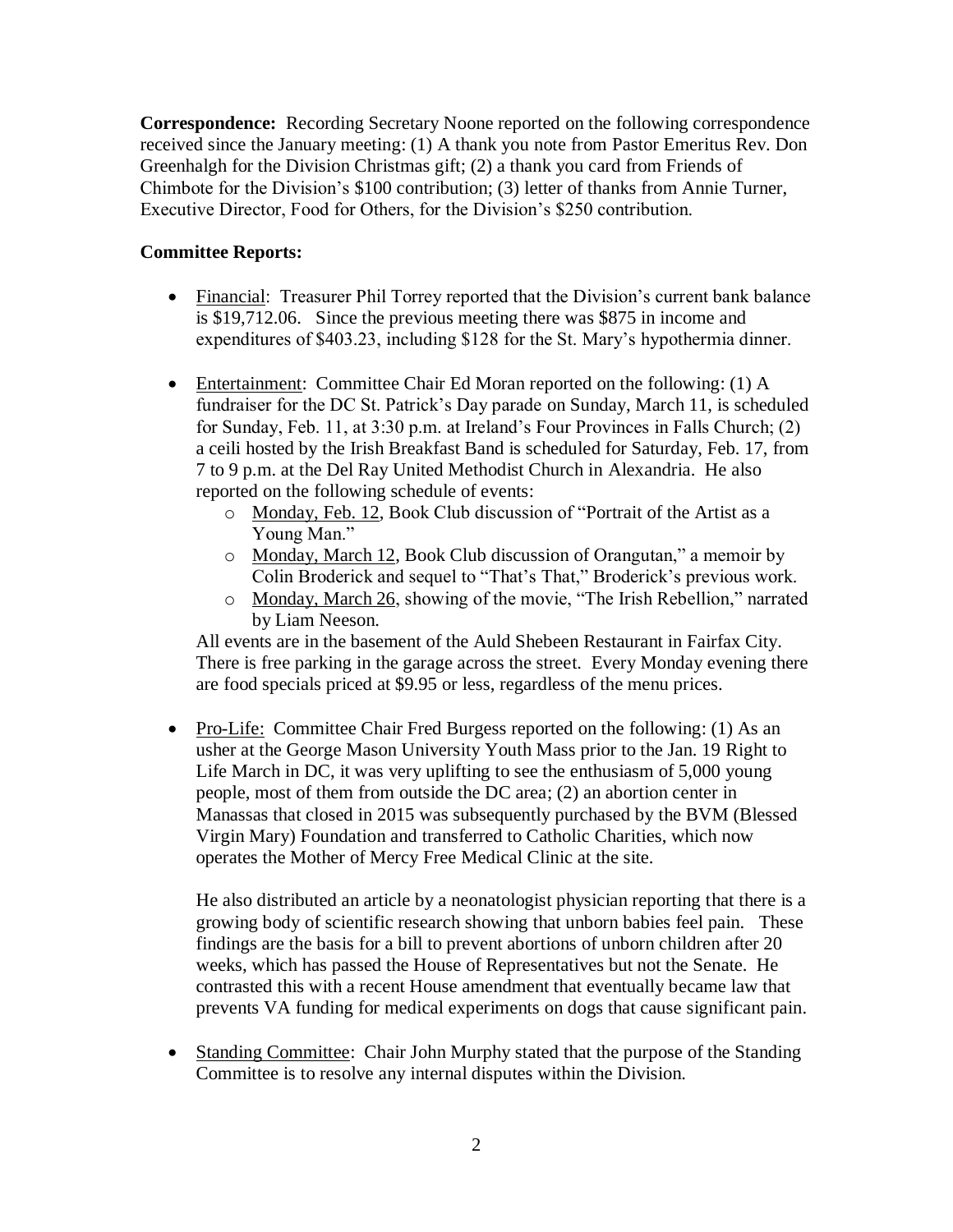**Unfinished Business:** President Roddy stated that the first meeting of the Funding Committee, which will make recommendations on Division contributions, would take place immediately following the regular Division meeting. John Murphy suggested that the budget specify an amount to be kept in reserve; the suggestion was well received.

## **New Business/Upcoming Events:**

- John Murphy nominated Tom Copeland to replace the late John Moar as Marshal. The nomination was unanimously approved.
- Jeannie Torrey was unanimously voted as Division Woman of the Year. [Note: Subsequent to the meeting, it was decided to have two Woman of the Year awards for 2017, with the second award going to Taffy Burgess.]
- President Roddy announced that the first Lad's Luncheon will be on Tuesday, Feb. 13, at 11:30 a.m. at the Auld Shebeen.
- There was a lengthy discussion of plans for the St. Patrick's Dinner Dance on St. Patrick's Day, March 17. President Roddy proposed raffling off 50 assorted Virginia Lottery scratch-off game cards -- to be called the "Bob Hickey Memorial Raffle" – at \$10 per ticket with only 150 tickets sold, the winner to be drawn at the SPDD. The proposal in the form of a motion was approved unanimously. Also, a volunteer sign-up list was passed around for various SPDD tasks.
- President Roddy said he learned at a recent AOH State Board meeting that some divisions sponsor a mass for deceased members and family. He will discuss this with Father Barkett.
- President Roddy (1) announced tentative plans for a Division tour of the Ox Hill battlefield on Sunday, April 8, following a short Division meeting at 1 p.m. Details to follow; (2) suggested that Division members consider purchasing polo and/or Oxford shirt with the AOH insignia and Division name; he is looking for a supplier; (3) said Tim Dwyer was scheduled to attend the meeting and provide an update on the St. Mary's capital campaign for a new church but had to postpone because of the flu.
- Fred Parker recommended the Division purchase four new AOH officer medallions at \$20 each and 40 up to AOH veteran pins at \$5 each. A motion to allocate funds for the purchase was offered and approved.

## **Good and Welfare of the Order:**

- Past Division presidents were recognized.
- Joe Boyle passed around an article on the Division's namesake, Father William Corby, in the Irish-American newspaper, *Irish Edition*. A Congregation of the Holy Cross priest trained at Notre Dame University, he was chaplain for the 88th